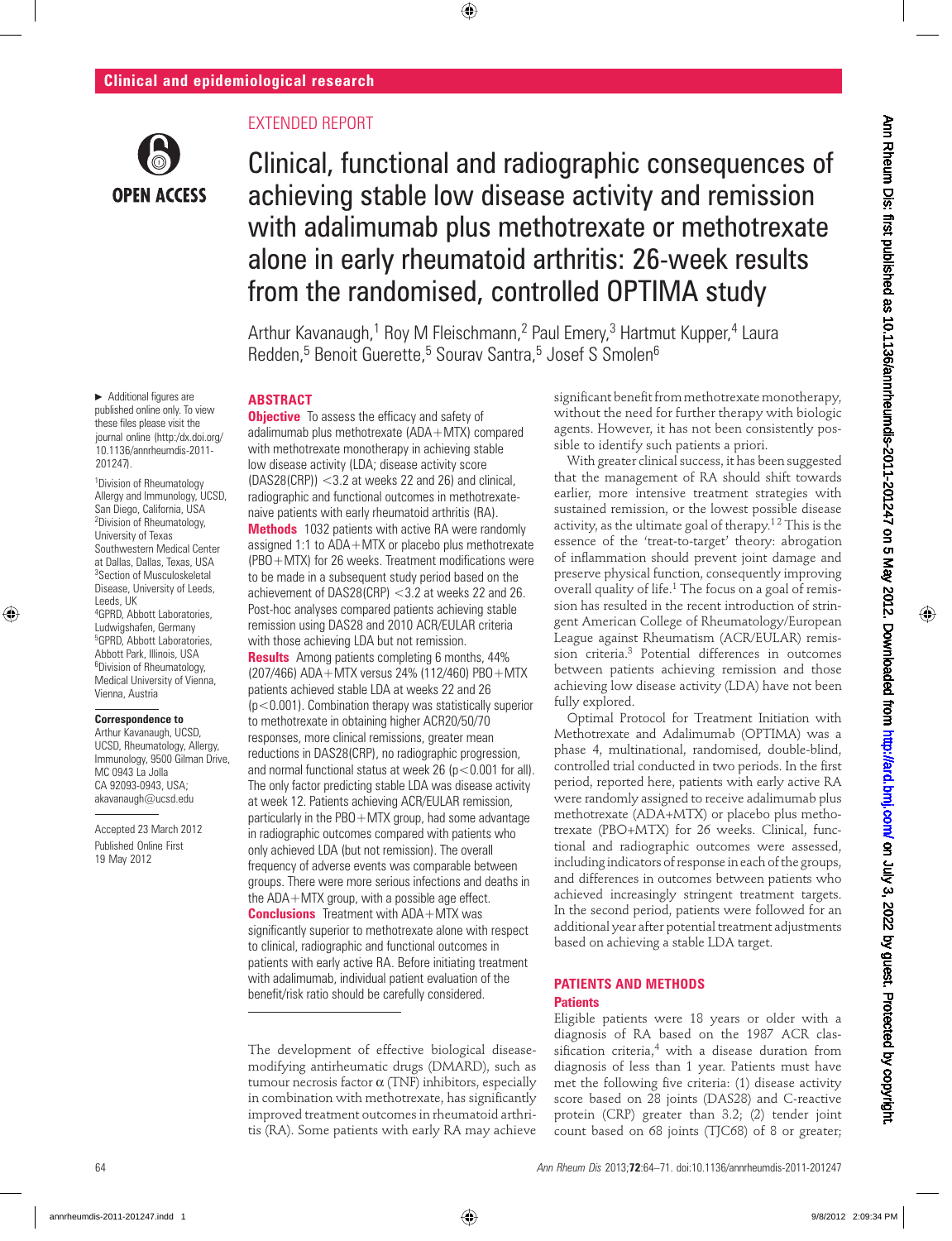(3) swollen joint count based on 66 joints (SJC66) of 6 or greater; (4) erythrocyte sedimentation rate of 28 mm/h or greater or CRP of 1.5 mg/dl or greater and (5) either rheumatoid factor (RF) positive, anticyclic citrullinated peptide positive, or more than one erosion on the hands or feet by x-ray. Patients with a latent tuberculosis diagnosis based on positive purified protein derivative testing results according to local guidelines or other evidence were accepted if treatment for latent tuberculosis began before the administration of study drug. Patients who had received previous methotrexate, more than two synthetic DMARD, anti-TNF therapy, or any other biological DMARD were excluded, as were those receiving intra-articular or parenteral corticosteroids in the 4 weeks preceding screening. All patients provided written informed consent.

#### **Study design**

OPTIMA (NCT00420927) was conducted at 161 centres in North and South America, Europe, Africa, New Zealand and Australia from December 2006 to July 2010. A central institutional review board or independent ethics committee approved the study at each site; the study was conducted in accordance with the International Conference on Harmonisation good clinical practices and the Declaration of Helsinki. Patients were centrally randomly assigned 1:1 using an interactive voice response system to adalimumab (40 mg every other week) plus methotrexate (titrated to 20 mg/week by week 8) or PBO+MTX for 26 weeks (figure 1).

#### **Effi cacy outcomes**

The primary endpoint of the study was a composite of DAS28(CRP) less than 3.2 at week 78 and no radiographic



**Figure 1** Study design and patients' disposition to 26 weeks. Investigators may have listed more than one reason. **bStable low** disease activity target defined as disease activity score in 28 joints (DAS28) C-reactive protein less than 3.2 at weeks 22 and 26. ADA, adalimumab; MTX, methotrexate; PBO, placebo.

progression from baseline to week 78 in the van der Heijde modified total Sharp score ( $\Delta$ mTSS ≤0.5). There were multiple secondary endpoints including ACR20/50/70 response, DAS28 less than 3.2, DAS28 less than 2.6, simplified disease activity index (SDAI) of 11 or less, SDAI of 3.3 or less, which were also planned for week 78. In this report, the percentage of patients achieving a stable LDA target of DAS28(CRP) less than 3.2 at weeks 22 and 26 was compared between treatment groups. Clinical assessments during period 1 were performed at baseline and weeks 2, 4, 8, 12, 22 and 26. Clinical improvement was further assessed using ACR 20/50/70,<sup>5</sup> DAS28(CRP)<sup>6</sup> and the SDAI,<sup>7</sup> including the index-based definition of the 2010 ACR/EULAR provisional remission criteria, SDAI of 3.3 or less.<sup>3</sup> Reductions in these individual measures were also assessed: tender and swollen joint counts, patient's and physician's global assessment of disease activity, serum CRP levels and the health assessment questionnaire disability index (HAQ-DI). Normal physical function was defined as HAQ-DI less than  $0.5$ .<sup>8</sup> Radiographs of the hands/wrists and feet were obtained at baseline and week 26, and mean changes in the mTSS, joint erosion and joint space narrowing were used to evaluate radiographic progression;<sup>9</sup> no radiographic progression was defined as  $\Delta$ mTSS of 0.5 or less.

#### **Safety**

Treatment-emergent adverse events (AE) were defined as events with an onset date that was on or after the first dose of study drug, and up to 70 days after the last dose for patients who discontinued prematurely.

#### **Statistical analysis**

The intent-to-treat population included all randomly assigned patients who received at least one dose of study drug. For categorical clinical and functional outcomes, a non-responder imputation approach was used, such that patients with missing responses were considered non-responders. The percentage of patients achieving the protocol-specified stable LDA target was evaluated among week 26 completers. Last observation carried forward analyses were used for continuous clinical and functional outcomes. Multiple imputation $10$  was used to assess radiographic data. Using the Markov chain Monte Carlo method, missing radiographic data were imputed 10 times. AE were reported as the number and percentages of patients with AE by treatment group.

Categorical efficacy variables were analysed using Pearson's  $\chi^2$  test or Fisher's exact test; evaluations of continuous variables were based on an analysis of covariance model adjusting for baseline. All statistical tests were two sided, and p<0.05 was considered statistically significant. p Values for continuous variables were based on between-group mean changes.

Regression analyses examined variables associated with the stable LDA target (DAS28(CRP) <3.2 at both weeks 22 and 26) and with stable remission (SDAI ≤3.3 at both weeks 22 and 26). Continuous variables included CRP, SJC66 and patient's and physician's global assessments of disease activity at baseline and week 12. Categorical variables included sex, smoking status, concomitant steroid use at baseline, joint erosions at baseline, erosions in the metatarsophalangeal joints at baseline, copy number of HLA-DRB1 shared epitope (0×/1×/2×), IL-4R allele (AA/AG/ GG) and FcγRIIb allele (TT/TC/CC), week 12 responder for DAS28(CRP) improvement (decrease >0.6/>1.2/>1.8) and week 12 responders for EULAR good and moderate improvement. Variables with significant effects ( $p<0.10$ ) in univariate analysis were selected for step-wise selection in multivariate regression.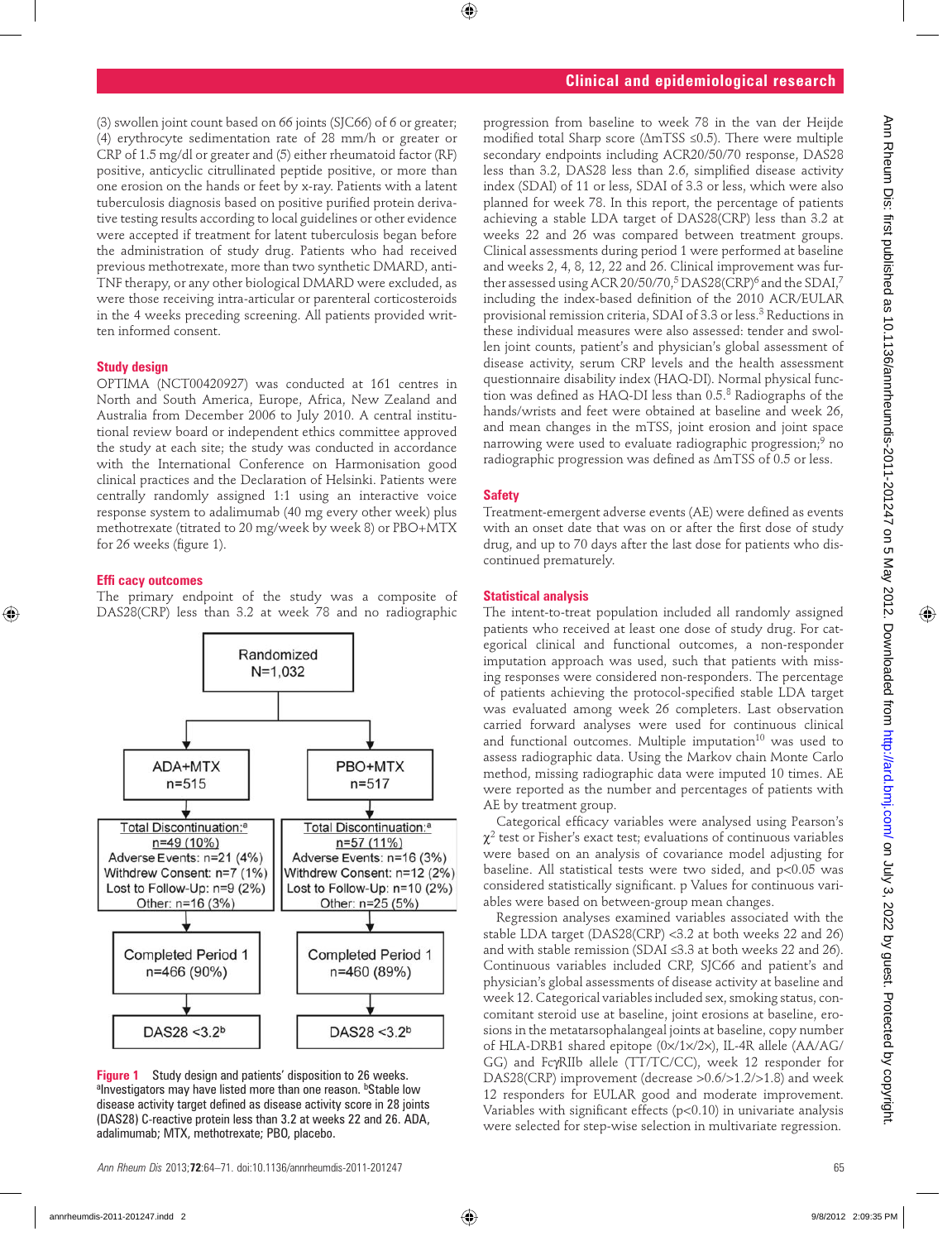Post-hoc analyses evaluated outcomes within treatment groups for patients who achieved DAS28(CRP) less than 3.2 but not SDAI of 3.3 or less at both weeks 22 and 26 with patients who achieved stable SDAI of 3.3 or less at both weeks 22 and 26; similar analyses were done for patients with DAS28 less than 2.6 but not SDAI of 3.3 or less. Observed completer analyses were used for these outcomes.

#### **RESULTS**

### **Patient disposition**

A total of 1032 patients was randomly assigned to receive ADA+MTX ( $n=515$ ) or PBO+MTX ( $n=517$ ; figure 1). Nine hundred and twenty-six (90%) patients completed 26 weeks, with a comparable proportion and similar reasons for discontinuation between groups.

#### **Baseline demographics and disease characteristics**

Patient demographics and disease characteristics were comparable between groups and were representative of patients with early, active RA (table 1). The mean duration of RA from diagnosis was approximately 4 months. As expected based

| Table 1 | Demographics and disease characteristics at baseline |  |  |
|---------|------------------------------------------------------|--|--|
|         | (intent-to-treat population)                         |  |  |

| Characteristics*                                            | $ADA + MTX$<br>$(n=515)$ | $PBO + MTX$<br>$(n=517)$ |
|-------------------------------------------------------------|--------------------------|--------------------------|
| Demographics                                                |                          |                          |
| Female, n (%)                                               | 380 (74)                 | 382 (74)                 |
| White, n (%)                                                | 460 (89)                 | 464 (90)                 |
| Age, mean (SD), years                                       | 50.7 (14.5)              | 50.4 (13.6)              |
| Disease duration, mean (SD), months                         | 4.0(3.6)                 | 4.5(7.2)                 |
| Previous DMARD use, n (%)                                   | 54 (11)                  | 51(10)                   |
| Concomitant systemic corticosteroid use, n (%)              | 212 (41)                 | 239 (46)                 |
| Concomitant NSAID use, n (%)                                | 401 (78)                 | 410 (79)                 |
| Disease characteristics                                     |                          |                          |
| $RF +$ , n $(\%)$ †                                         | 445 (87)                 | 457 (89)                 |
| Anti-CCP + , $n$ (%) $\ddagger$                             | 426 (84)                 | 430 (84)                 |
| CRP, mean (SD), mg/l                                        | 27 (32)                  | 30 (33)                  |
| TJC (0-28; 0-68), mean (SD)                                 | $16(6.6)$ ; 29 $(15)$    | 16 (6.7); 27 (15)        |
| SJC (0-28; 0-66), mean (SD)                                 | 13 (5.8); 18 (11)        | 12 (5.8); 18 (11)        |
| DAS28(CRP), mean (SD)§                                      | 6.0(1.0)                 | 6.0(1.0)                 |
| DAS28(CRP) $\geq$ 5.1, n (%)§                               | 421 (83)                 | 403 (80)                 |
| SDAI, mean (SD)¶                                            | 44.0 (14.2)              | 43.3 (14.6)              |
| $SDAI > 26$ , n $(\%)$                                      | 459 (89)                 | 453 (88)                 |
| Patient's pain assessment, mean (SD), 0-100<br>mm VAS       | 65 (21)                  | 65 (21)                  |
| Patient's global assessment, mean (SD), 0-100<br>mm VAS     | 64 (23)                  | 63 (22)                  |
| Physician's global assessment, mean (SD),<br>0-100 mm VAS** | 63 (18)                  | 62 (18)                  |
| $HAQ-DI$ (0-3), mean (SD) $\uparrow\uparrow$                | 1.61(0.69)               | 1.60(0.65)               |
| mTSS, mean (SD)##                                           | 11.8(18.1)               | 11.2(17.4)               |
| JSN, mean (SD)##                                            | 6.4(10.4)                | 6.1(10.2)                |
| Joint erosion, mean (SD)##                                  | 5.4(9.1)                 | 5.1(8.4)                 |
| More than one erosion, n (%)##                              | 419 (82)                 | 433 (84)                 |

 $*p > 0.05$  for all characteristics.

 $tn = 510$  (ADA+MTX) and  $n = 511$  (PBO+MTX).

‡n=509 (ADA+MTX) and n=513 (PBO+MTX).

 $$n=507$  (ADA+MTX) and  $n=505$  (PBO+MTX).

 $In=504 (ADA+MTX)$  and  $n=505 (PBO+MTX)$ .

 $***n=512$  (ADA + MTX).

 $\text{ttn}=514 \text{ (ADA}+\text{MTX)}$  and n=516 (PBO+MTX). ‡‡n=508 (ADA+MTX) and n=514 (PBO+MTX).

ADA, adalimumab; anti-CCP, anticyclic citrullinated peptide; CRP, C-reactive protein; DAS28, disease activity score in 28 joints; DMARD, disease-modifying antirheumatic drug; HAQ-DI, health assessment questionnaire disability index; JSN, joint space narrowing; MTX, methotrexate; NSAID, non-steroidal anti-inflammatory drug; PBO, placebo; RF, rheumatoid factor; SD, standard deviation; SDAI, simplified disease activity index; SJC, swollen joint count; TJC, tender joint count; mTSS, modified total Sharp score; VAS, visual analogue scale.

on inclusion criteria, the study population exhibited multiple poor prognostic factors including RF and/or anticyclic citrullinated peptide positivity, elevated CRP, a high number of swollen and tender joints, high disease activity by composite measures and joint damage. Previous and concomitant use of DMARD, non-steroidal anti-inflammatory drugs and systemic corticosteroids was comparable between treatment groups.

#### **Clinical and functional outcomes**

Among patients treated with ADA+MTX who completed 26 weeks and were eligible for re-randomisation, 44% (207/466) achieved the stable LDA target, compared with 24% (112/460) in the methotrexate monotherapy group  $(p<0.001$ ; figure 2A). There were 52% (240/466) and 34% (155/460) of patients with LDA at week 22, and 51% (238/466) and 29% (132/460) with LDA at week 26 among ADA+MTX and PBO+MTX patients, respectively, who completed 26 weeks.

Significantly more patients treated with ADA+MTX also demonstrated clinical improvements according to ACR20/50/70 response rates compared with methotrexate monotherapy at week 26 (figure 2B). Patients treated with ADA+MTX had more rapid clinical improvements, detectable as early as week 2 ( $p<0.001$ ; supplementary figure S1, available online only) and a greater and more rapid decline in mean DAS28(CRP) to 26 weeks compared with those treated with methotrexate monotherapy (p<0.001 weeks  $2-26$ ; supplementary figure S2A, available online only); mean DAS28(CRP) values at week 26 were 3.3 in the ADA+MTX group and 4.1 in the PBO+MTX group. Significant improvements in each of the core components of DAS28(CRP) and other individual measures were observed at 2 weeks and maintained to 26 weeks in patients treated with ADA+MTX versus methotrexate monotherapy (p<0.001; supplementary figure S2B-F, available online only). Approximately twice as many patients in the ADA+MTX group achieved remission or LDA compared with methotrexate monotherapy (p<0.001; figure 2C). In addition to improving clinical signs and symptoms, treatment with ADA+MTX resulted in rapid and significantly greater mean functional improvements compared with methotrexate monotherapy ( $p<0.001$ ; figure 2D). At week 26, a greater proportion of combination therapy-treated patients demonstrated normal function, compared with those treated with PBO+MTX (40% vs 28%, respectively; p<0.001).

#### **Radiographic outcomes**

Patients treated with ADA+MTX had significantly less radiographic progression compared with those receiving PBO+MTX  $(p<0.001$ ; figure 3A). Probability plots show that the difference between groups was driven by a subset of patients treated with methotrexate monotherapy who had greater progression than those treated with ADA+MTX (figure 3B). After 26 weeks, 87% of patients receiving combination therapy had no evidence of radiographic progression, compared with 72% of patients in the  $PBO+MTX$  group ( $p<0.001$ ).

#### **Achieving stable LDA and remission**

#### Predictors of stable LDA and remission

Generally, lower scores for the DAS28(CRP) components, at both baseline and week 12, were significantly associated with achieving DAS28(CRP) LDA at weeks 22 and 26 by univariate analysis, as were meeting DAS28-based response criteria at week 12 (ie, EULAR good response). Following multivariate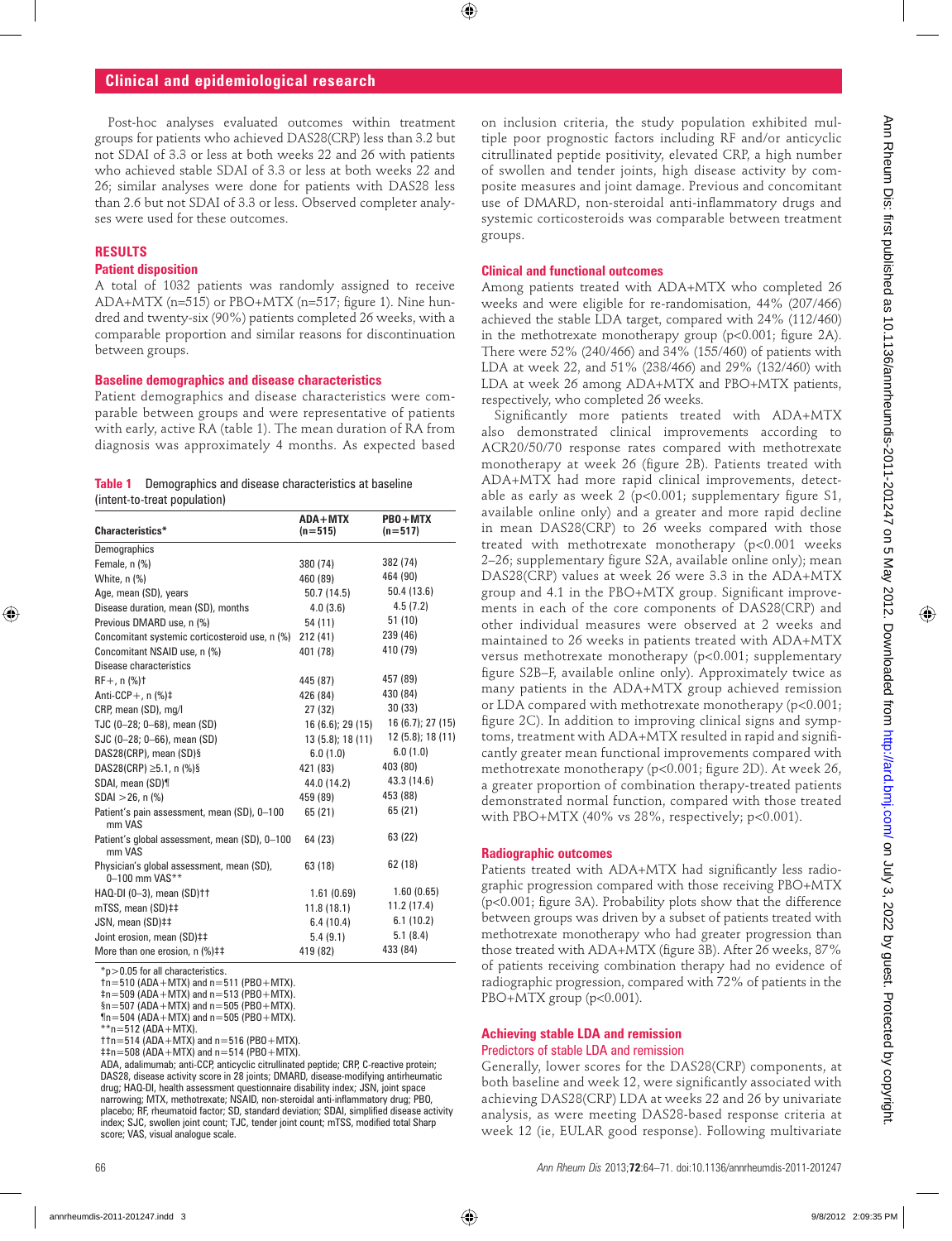

**Figure 2** Clinical and functional improvements with adalimumab plus methotrexate (ADA+MTX) or placebo plus methotrexate (PBO+MTX) to 26 weeks (A). Percentage of patients achieving the stable low disease activity target (disease activity score in 28 joints (DAS28) C-reactive protein <3.2) at weeks 22 and 26 among patients who completed week 26 (B). Percentage of patients achieving American College of Rheumatology (ACR) 20/50/70 responses at week 26 (C). Percentage of patients achieving low disease activity and remission at week 26 (D). Mean health assessment questionnaire disability index (HAQ-DI) values to week 26. \*p<0.001 versus PBO+MTX by  $\chi^2$  test, non-responder imputation analysis for completers (A) or intent-to-treat (B, C); by analysis of covariance, last observation carried forward analysis (D). SDAI, simplified disease activity index.

selection, lower disease activity levels at week 12 were predictive of higher chances of achieving the stable LDA target for both treatment strategies. Decreased numbers of swollen joints and lower patient's global assessment scores at week 12 were modestly associated with reaching the stable LDA target for both ADA+MTX (p values: SJC66 OR 1.14 (95% CI 1.08 to 1.20), p<0.001; patient's global OR 1.05 (95% CI 1.04 to 1.07), p<0.001) and for methotrexate monotherapy (SJC66 OR 1.19 (95% CI 1.11 to 1.27), p<0.001; patient's global OR 1.04 (95% CI 1.02 to 1.05), p<0.001). In addition, lower week 12 CRP levels were modestly associated with the ability to achieve DAS28(CRP) less than 3.2 at weeks 22 and 26 in the ADA+MTX group (OR 1.06; 95% CI 1.04 to 1.07, p=0.03). Low physician's global assessment at baseline was the only other predictive factor for achieving stable LDA with methotrexate monotherapy (OR 1.02; 95% CI 1.00 to 1.03, p=0.04). Results of analyses evaluating factors associated with achieving SDAI of 3.3 or less at both weeks 22 and 26 were comparable with those for the stable LDA target. All other clinical and disease characteristics and putative biomarkers tested were not predictive of response in either group, including a categorical variable for concomitant steroid use, which was non-significant in univariate analysis for both treatment groups.

### The consequences of achieving increasingly stringent stable therapeutic targets: DAS28(CRP) LDA/DAS28(CRP) remission/ACR/ EULAR remission.

Of patients who achieved the stable LDA target, 30% and 31% were also in stable SDAI remission in the ADA+MTX and PBO+MTX groups, respectively (figure 4A).

Although the numbers became smaller in these subgroups, it consistently appeared that the radiographic benefits were proportionally greater in the PBO+MTX group than in the ADA+MTX group when more stringent targets were used. A greater percentage of patients who achieved stable SDAI remission had no radiographic progression, compared with those who only achieved stable DAS28(CRP) LDA, regardless of treatment (figure 4B). Patients who attained DAS28(CRP) LDA response alone had higher mTSS scores at week 26 while patients in SDAI remission exhibited no progression, but the differences were greater and achieved statistical significance only in the PBO+MTX group (figure 4C).

A greater proportion of methotrexate-treated patients who attained SDAI remission achieved normal function, compared with those in stable DAS28(CRP) LDA (p=0.004; figure 4D). At week 26, patients in either treatment arm who achieved stable DAS28(CRP) LDA, but not SDAI remission had small, but significantly greater reductions in mean HAQ-DI compared with those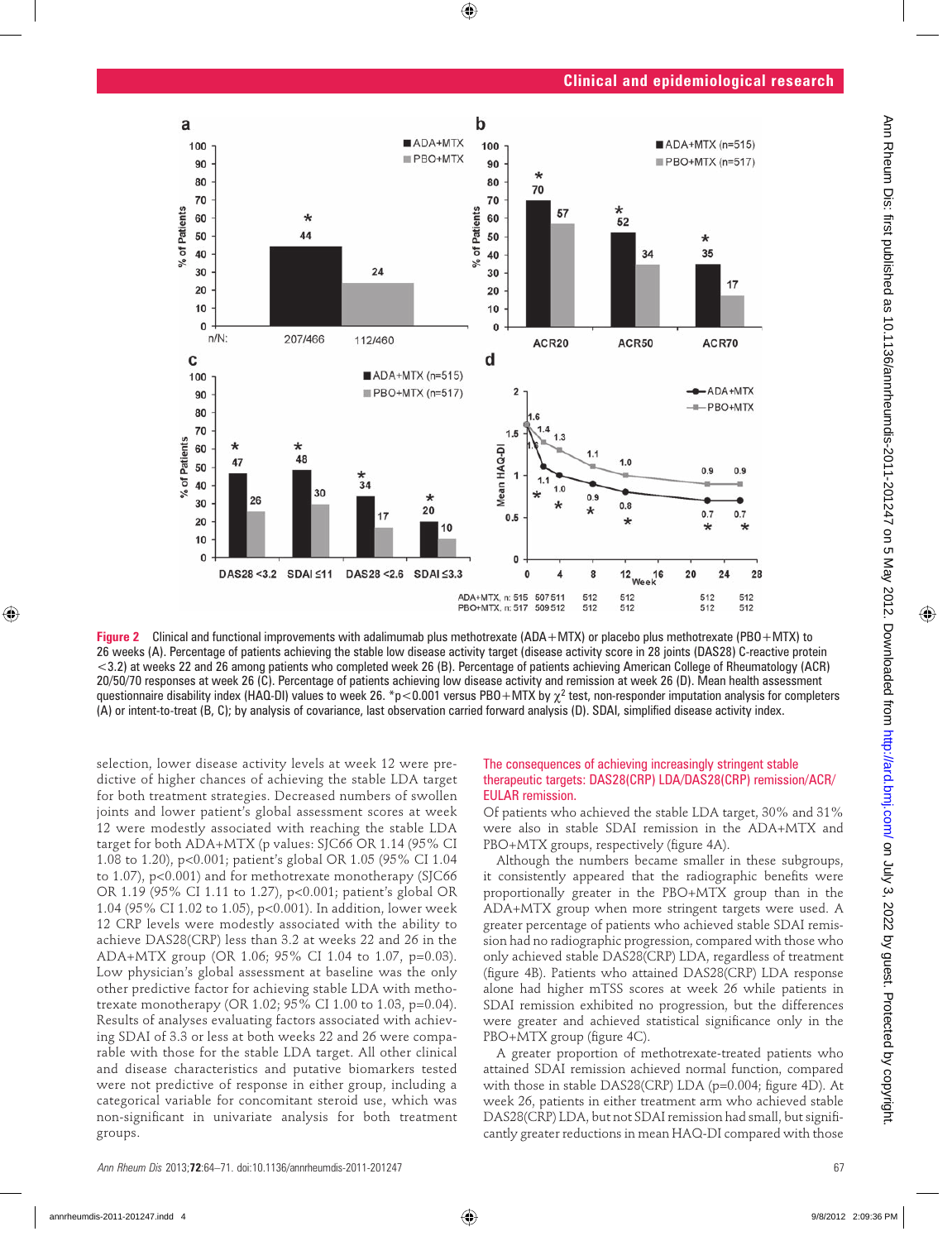

**Figure 3** Radiographic changes with adalimumab plus methotrexate (ADA+MTX) or placebo plus methotrexate (PBO+MTX) from baseline to week 26 (A). Mean change in the van der Heijde modified total Sharp score (mTSS), joint erosion (JE) and joint space narrowing (JSN). \*p<0.001 versus PBO+MTX by analysis of covariance, multiple imputation analysis. (B). Cumulative probability plot of change in mTSS.

who attained stable SDAI remission ( $p<0.05$  for both; figure 4E); however, the differences did not approach 0.22, the threshold for minimally clinically important differences. Furthermore, the mean HAQ values were numerically lower in the SDAI remission group at baseline.

#### **Safety**

The frequencies of total AE and serious AE were similar between the ADA+MTX and PBO+MTX groups (table 2). The most frequently occurring (>5%) AE were nausea, upper respiratory tract infection and nasopharyngitis in the ADA+MTX group, and nausea, upper respiratory tract infection and diarrhoea in the PBO+MTX group. A similar percentage of patients in both treatment groups reported infections (37.1% and 36.4% in the ADA+MTX and PBO+MTX groups, respectively). Serious infections occurred at a higher frequency in the ADA+MTX group versus methotrexate monotherapy (13 (2.5%) vs 6 (1.2%), respectively). *Pneumocystis jiroveci* pneumonia, an opportunistic infection, occurred in one patient in the ADA+MTX group; three patients in the PBO+MTX groups also had opportunistic infections, namely candidiasis, oral candidiasis and gastrointestinal candidiasis. None were serious, and all resolved. Two malignancies (malignant melanoma in situ and squamous cell carcinoma) were reported in the ADA+MTX group. There were no cases

of lymphoma or demyelinating disease; one case of lupus-like syndrome was reported in the ADA+MTX group.

Seven deaths were reported: six in the ADA+MTX group and one in the PBO+MTX group. A 36-year-old man in the PBO+MTX group experienced sudden death; this patient had a history of type 1 diabetes, hyperlipidaemia, hypertension and smoking. Among patients treated with ADA+MTX, a 45-yearold woman died from septic shock following peritoneal tuberculosis and a 61-year-old man experienced right ventricular failure following bronchopneumonia (positive for *Mycobacterium abscessus* and *Candida kefyr*). Interestingly, the remaining four deaths in the ADA+MTX group were in patients older than 70 years: a 74-year-old man with a history of cardiomyopathy, hyperlipidaemia and smoking who died from unknown cause preceded in close proximity by pharyngitis; a 73-year-old woman with a history of chronic obstructive pulmonary disease, smoking and an abnormal baseline chest x-ray who had acute respiratory distress syndrome preceded by pneumonia; a 74-year-old man with pleural scarring, a history of smoking and abnormal baseline chest x-ray whose death was attributed to interstitial lung disease; and an 83-year-old woman with pleural scarring, a history of smoking and abnormal baseline chest x-ray whose death was also attributed to interstitial lung disease, with positive culture for *Klebsiella pneumoniae*.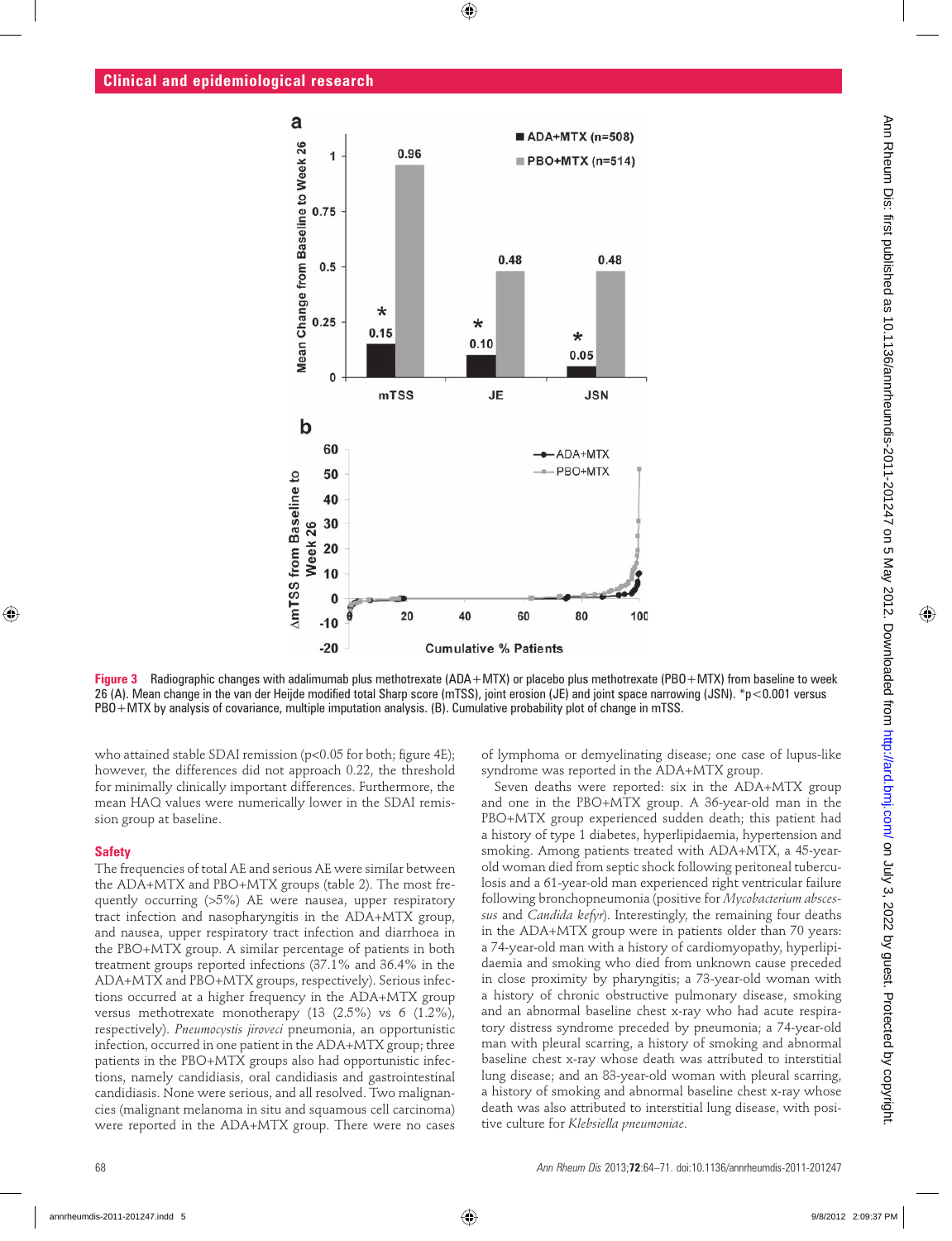## **Clinical and epidemiological research**



**Figure 4** Radiographic and functional consequences of achieving increasingly stringent targets (stable disease activity score in 28 joints (DAS28) C-reactive protein (CRP) low disease activity or remission vs simplified disease activity index (SDAI) remission) (A). Percentage of patients exclusively achieving stable DAS28(CRP) targets versus SDAI remission at weeks 22 and 26 (B). Percentage of patients with no radiographic progression (van der Heijde modified total Sharp score (ΔmTSS) ≤0.5) at week 26 among those who exclusively achieved stable DAS28(CRP) targets or SDAI remission at weeks 22 and 26 (C). Mean ΔmTSS from baseline to week 26 among patients who exclusively achieved stable DAS28(CRP) targets or SDAI remission (D). Percentage of patients with normal function among those who exclusively achieved stable DAS28(CRP) targets or SDAI remission at weeks 22 and 26 (E). Mean change in health assessment questionnaire disability index (HAQ-DI) at week 26 in patients in who exclusively achieved stable DAS28(CRP) targets or SDAI remission at weeks 22 and 26. \*p<0.05 for DAS28(CRP) response versus SDAI of 3.3 or less within treatment group by  $\gamma^2$  test, observed analysis among week 26 completers (B, D) or by analysis of covariance, observed analysis (C, E). ADA + MTX, adalimumab plus methotrexate; PBO+MTX, placebo plus methotrexate.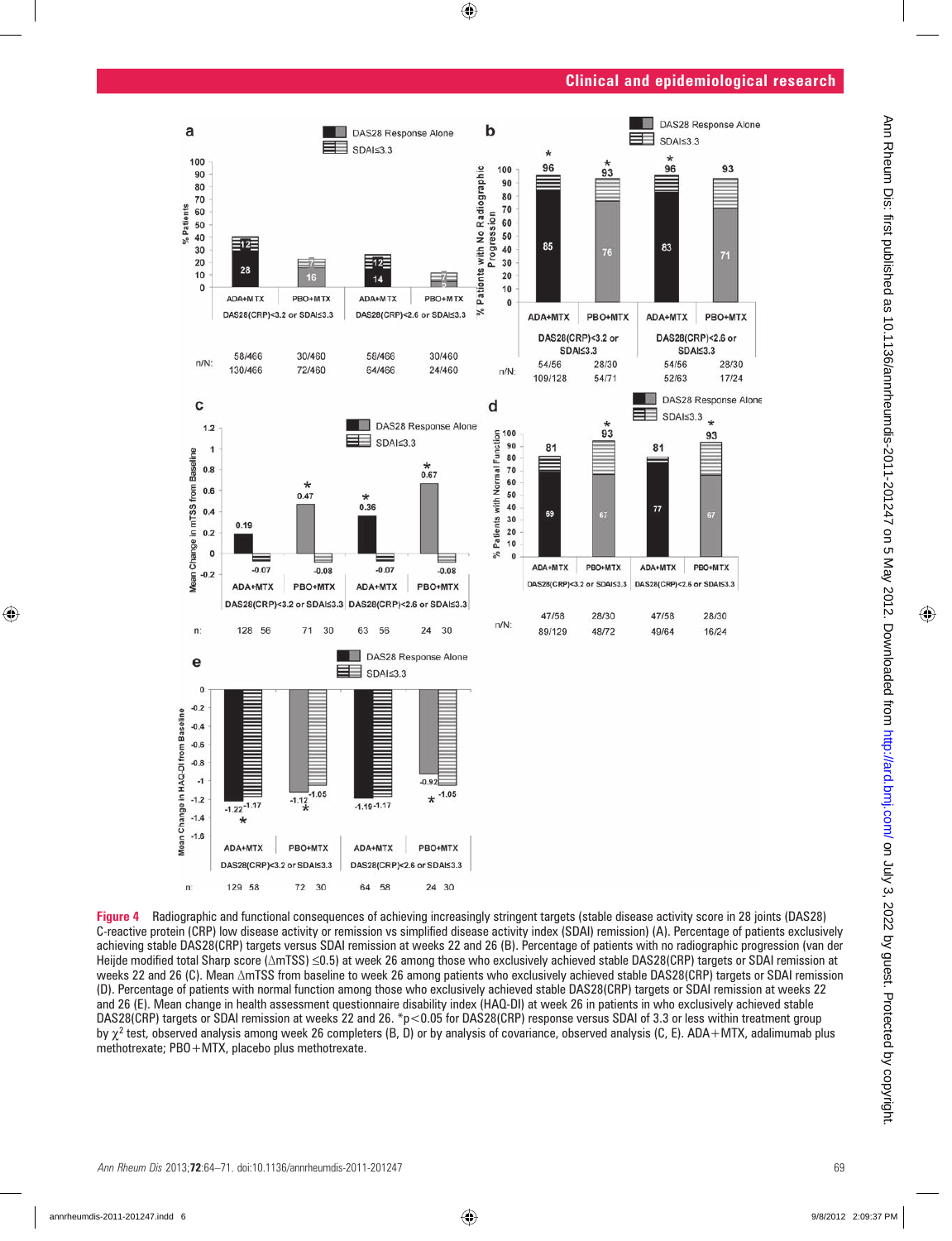|  | <b>Table 2</b> Number and percentage of AE of interest by treatment group |  |
|--|---------------------------------------------------------------------------|--|
|--|---------------------------------------------------------------------------|--|

| AE, $n$ $%$ patients                              | $ADA + MTX$<br>$(n=515)$ | $PB0+MTX$<br>$(n=517)$ |
|---------------------------------------------------|--------------------------|------------------------|
| Any AE                                            | 379 (73.6)               | 368 (71.2)             |
| AE leading to discontinuation of study drug       | 26(5.0)                  | 15(2.9)                |
| Serious AE                                        | 37(7.2)                  | 32(6.2)                |
| Serious infectious AE                             | 13(2.5)                  | 6(1.2)                 |
| Opportunistic infections (excluding tuberculosis) | 1(0.2)                   | 3(0.6)                 |
| <b>Tuberculosis</b>                               | 1(0.2)                   | ŋ                      |
| Malignancies (excluding NMSC)                     | 1(0.2)                   | ŋ                      |
| <b>NMSC</b>                                       | 1(0.2)                   | 0                      |
| Congestive heart failure related                  | 1(0.2)                   | 1(0.2)                 |
| <b>Fatal AE</b>                                   | $6(1.2)$ *               | 1(0.2)                 |

\*Includes one non-treatment-emergent death.

ADA, adalimumab; AE, adverse events; MTX, methotrexate; NMSC, non-melanoma skin cancer; PBO, placebo.

#### **DISCUSSION**

This first period of OPTIMA allowed not only an assessment of the proportion of early RA patients who achieved the main current treatment targets, but also evaluated the stringent new ACR/EULAR remission criteria, and the impact of achieving various therapeutic targets on radiographic and functional outcomes.

These results showed that starting treatment with ADA+MTX resulted in rapid clinical and functional improvements that were maintained to 26 weeks. At 26 weeks, approximately twice as many ADA+MTX-treated patients attained states of LDA and remission, including the new 2010 provisional ACR/EULAR remission criteria and the stable LDA target of DAS28(CRP) less than 3.2 at weeks 22 and 26, compared with PBO+MTX-treated patients, with significant clinical and functional differences observed as early as week 2.

OPTIMA extends the findings of previous trials of TNF inhibitors in early RA, including PREMIER.<sup>11</sup> Clinical outcomes observed at week 26 in OPTIMA were comparable to those at week 52 in PREMIER. However, the mean disease duration in OPTIMA was 4 months and thus the shortest among multinational clinical trials of TNF inhibitors in early RA. As an especially aggressive patient cohort was recruited, not surprisingly, patients exhibited the presence of poor prognostic markers, such as elevated CRP, high swollen joint counts, existing joint damage and a high frequency (>80%) of autoantibodies (RF and/or anticitrullinated protein antibodies). Given the risk of joint damage potentially associated with these factors, significant radiographic progression was already seen at 26 weeks in the methotrexate monotherapy group, while significant inhibition of joint damage was observed with ADA+MTX treatment, supporting the recommendation for the aggressive treatment of patients with early, active RA and poor prognostic factors, particularly if patients do not attain LDA on methotrexate.<sup>2</sup>

It is of great interest and utility to clinicians to predict clinical outcomes a priori or even early into a course of therapy. In this study, the only predictors of clinical outcome at week 26 were measures of ongoing disease activity after 12 weeks of treatment, which is in alignment with treatment guidelines. This is a logical result, given that these factors are components of the score used to assess LDA. These data confirm that responses within 3 months of treatment initiation are predictive of lower disease activity long term.12–14

For patients who respond to treatment, the radiographic and functional consequences of achieving LDA versus remission are largely unexplored. When fulfilling ACR/EULAR index-based remission criteria, there was no mean progression of joint damage in either treatment arm. Not surprisingly, methotrexatetreated patients experienced significantly higher progression of joint damage when less stringent outcomes were used, such as DAS28(CRP) remission or LDA, compared with the new ACR/EULAR criteria. In contrast, radiographic benefits were comparable and robust in ADA+MTX-treated patients, irrespective of the achievement of stable outcomes, consistent with previous observations.15 Nevertheless, as radiographic progression is very low even in LDA,<sup>16</sup> our results suggest that an LDA target is reasonable and desirable for many patients. Similar findings were observed when assessing functional benefits for either treatment arm, namely lower HAQ values with increasing stringency of criteria. In sum, despite the smaller numbers of patients in the post-hoc subgroup analysis, it appears that both the stringency of the target and the treatment utilised impacted radiographic and functional outcomes.

Most AE in this study were comparable to those observed in other studies of TNF inhibitors.<sup>17</sup><sup>18</sup> The overall frequency of serious infections was consistent with the known safety profile for adalimumab. More deaths were observed in ADA+MTX patients versus PBO+MTX patients, which is inconsistent with previous clinical trial experience.18 Advanced age and comorbidities have been reported in some analyses as risk factors for immunomodulatory therapy toxicity.<sup>19–22</sup> Older patients were over-represented, with four of six deaths in the ADA+MTX arm occurring in patients over 70 years old. In retrospect, the prevalence of pre-existing comorbidities in these patients appeared as possible contributing factors. Although adalimumab conferred enhanced clinical, functional and radiographic outcomes, the risks of treatment should be considered before initiating therapy, particularly in older patients and those with comorbidities or conditions that may predispose them to infection.

In summary, significant improvements in clinical and functional outcomes were observed as early as week 2 and continued to week 26 with ADA+MTX treatment. Combination therapy allowed one in five patients to achieve stringent remission according to the new ACR/EULAR definition within 6 months of treatment initiation, and an additional almost 30% achieved LDA; the data also reveal that approximately half of these proportions can be attained with methotrexate monotherapy. Early intervention with combination therapy also offered substantial protection from radiographic damage compared with methotrexate monotherapy. These results expand information on the use of combination methotrexate plus TNF inhibitors as a treatment option with substantial therapeutic benefits in patients with early, active RA. As with the use of any potent immunomodulatory therapy, patients should be appropriately screened before and closely monitored during treatment for relevant safety concerns.

**Contributors** Abbott Laboratories sponsored this study (NCT00420927), led development of the study design in collaboration with academic investigators, and analysed the primary data. All authors contributed to design, analysis, and interpretation of these data, and reviewed, approved, and decided to publish the manuscript.

**Acknowledgements** Elaine M Smith and Theresa J Peterson, of Abbott, drafted and revised the manuscript.

**Funding** This study was funded by Abbott Laboratories.

**Competing interests** AK has provided expert advice to, and/or received research grants from Abbott, Amgen, Astra-Zeneca, BMS, Celgene, Centocor-Janssen, Pfizer, Roche and UCB. RMF has received research grants and consulting fees or other remuneration from Abbott. PE has provided expert advice and undertaken trials for Abbott, Merck, Pfizer, UCB, Roche and BMS. HK, LR, BG and SS are Abbott employees and may hold stock or options. JSS has received research grants and/ or consulting fees or other remuneration from Abbott, Amgen, Astra-Zeneca, BMS,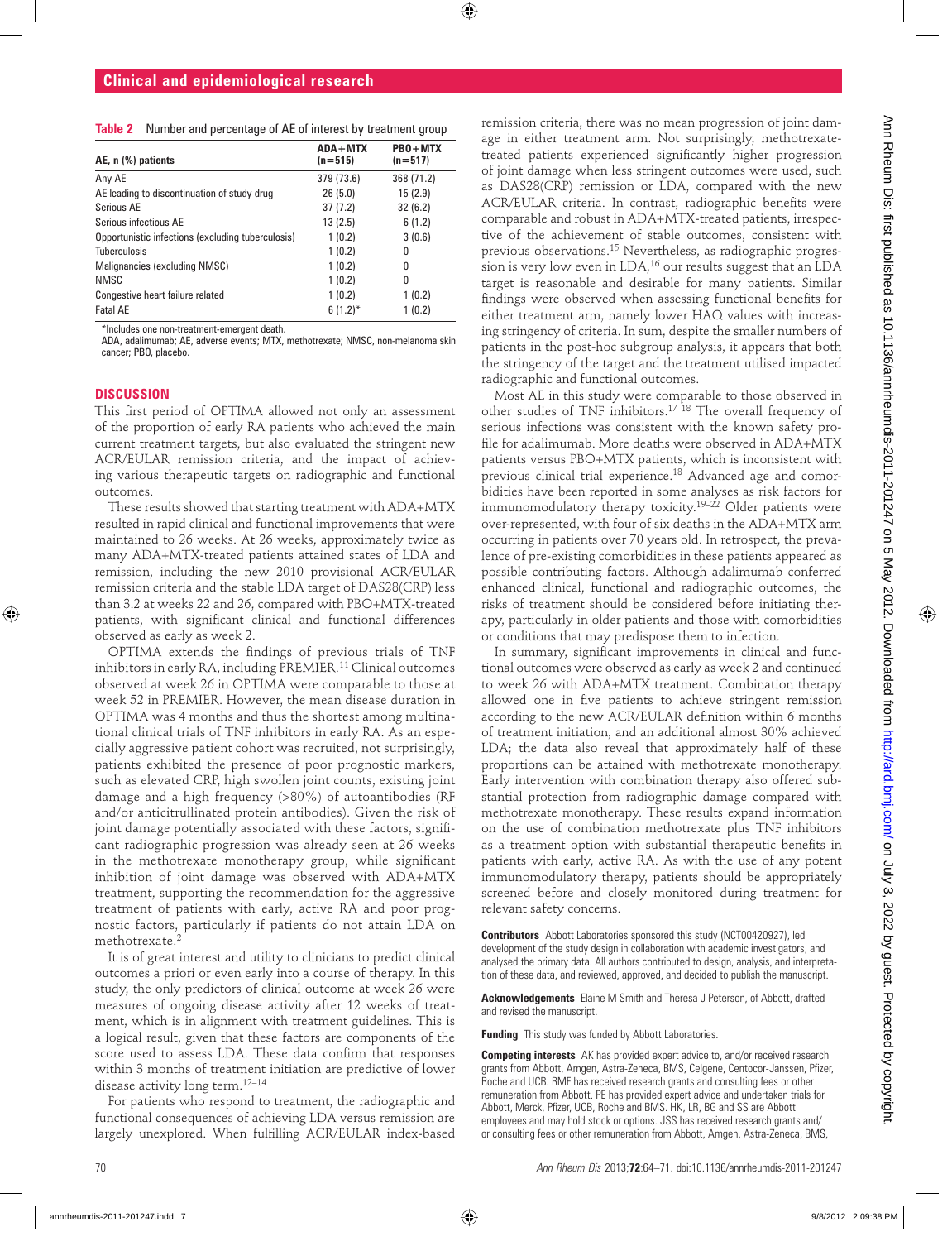Celgene Centocor-Janssen, Glaxo, Lilly, Pfizer (Wyeth), MSD (Schering-Plough), Novo-Nordisk, Roche, Sandoz and UCB.

**Ethics approval** A central institutional review board or independent ethics committee approved the study at each site.

#### **Patient consent** Obtained.

**Provenance and peer review** Not commissioned; externally peer reviewed.

**Open Access** This is an Open Access article distributed in accordance with the Creative Commons Attribution Non Commercial (CC BY-NC 3.0) license, which permits others to distribute, remix, adapt, build upon this work non-commercially, and license their derivative works on different terms, provided the original work is properly cited and the use is non-commercial. See: http://creativecommons.org/ licenses/by-nc/3.0/

#### **REFERENCES**

- 1. **Smolen JS**, Aletaha D, Bijlsma JW, *et al*. Treating rheumatoid arthritis to target: recommendations of an international task force. *Ann Rheum Dis* 2010;**69**:631–7.
- 2. **Saag KG**, Teng GG, Patkar NM, *et al*. American College of Rheumatology 2008 recommendations for the use of nonbiologic and biologic disease-modifying antirheumatic drugs in rheumatoid arthritis. *Arthritis Rheum* 2008;**59**:762–84.
- 3. **Felson DT**, Smolen JS, Wells G, *et al*. American College of Rheumatology/European League against Rheumatism provisional definition of remission in rheumatoid arthritis for clinical trials. *Ann Rheum Dis* 2011;**70**:404–13.
- 4. **Arnett FC**, Edworthy SM, Bloch DA, *et al*. The American Rheumatism Association 1987 revised criteria for the classification of rheumatoid arthritis. Arthritis Rheum 1988;**31**:315–24.
- 5. **Felson DT**, Anderson JJ, Boers M, *et al*. American College of Rheumatology. Preliminary definition of improvement in rheumatoid arthritis. Arthritis Rheum 1995;**38**:727–35.
- 6. **Prevoo ML**, van 't Hof MA, Kuper HH, et al. Modified disease activity scores that include twenty-eight-joint counts. Development and validation in a prospective longitudinal study of patients with rheumatoid arthritis. *Arthritis Rheum* 1995;**38**:44–8.
- 7. **Smolen JS**, Breedveld FC, Schiff MH, et al. A simplified disease activity index for rheumatoid arthritis for use in clinical practice. *Rheumatology (Oxford)* 2003;**42**:244–57.
- 8. **Fries JF**, Spitz P, Kraines RG, *et al*. Measurement of patient outcome in arthritis. *Arthritis Rheum* 1980;**23**:137–45.
- 9. **van der Heijde D**, How to read radiographs according to the Sharp/van der Heijde method.*J Rheumatol*2000;**27**:261–3.
- 10. **Baron G**, Ravaud P, Samson A, *et al*. Missing data in randomized controlled trials of rheumatoid arthritis with radiographic outcomes: a simulation study. *Arthritis Rheum* 2008;**59**:25–31.
- 11. **Breedveld FC**, Weisman MH, Kavanaugh AF, *et al*. The PREMIER study: A multicenter, randomized, double-blind clinical trial of combination therapy with adalimumab plus methotrexate versus methotrexate alone or adalimumab alone in patients with early, aggressive rheumatoid arthritis who had not had previous methotrexate treatment. *Arthritis Rheum* 2006;**54**:26–37.
- 12. **Aletaha D**, Funovits J, Keystone EC, *et al*. Disease activity early in the course of treatment predicts response to therapy after one year in rheumatoid arthritis patients. *Arthritis Rheum* 2007;**56**:3226–35.
- 13. **Curtis JR**, Yang S, Chen L, *et al*. Predicting low disease activity and remission using early treatment response to antitumour necrosis factor therapy in patients with rheumatoid arthritis: exploratory analyses from the TEMPO trial. *Ann Rheum Dis* 2012;**71**:206–12.
- 14. **Bakker MF**, Jacobs JW, Welsing PM, et al. Early clinical response to treatment predicts 5-year outcome in RA patients: follow-up results from the CAMERA study. Ann Rheum Dis 2011;**70**:1099–103.
- 15. **Emery P**, Genovese MC, van Vollenhoven R, et al. Less radiographic progression with adalimumab plus methotrexate versus methotrexate monotherapy across the spectrum of clinical response in early rheumatoid arthritis. J Rheumatol 2009;**36**:1429–41.
- 16. **Smolen JS**, Han C, van der Heijde DM, et al. Radiographic changes in rheumatoid arthritis patients attaining different disease activity states with methotrexate monotherapy and infl iximab plus methotrexate: the impacts of remission and tumour necrosis factor blockade. Ann Rheum Dis 2009;**68**:823–7.
- 17. **Singh JA**, Wells GA, Christensen R, et al. Adverse effects of biologics: a network meta-analysis and Cochrane overview. Cochrane Database Syst Rev 2011:CD008794.
- 18. **Burmester GR**, Mease P, Dijkmans BA, et al. Adalimumab safety and mortality rates from global clinical trials of six immune-mediated infl ammatory diseases. Ann Rheum Dis 2009;**68**:1863–9.
- 19. **Galloway JB**, Hyrich KL, Mercer LK, et al. Anti-TNF therapy is associated with an increased risk of serious infections in patients with rheumatoid arthritis especially in the fi rst 6 months of treatment: updated results from the British Society for Rheumatology Biologics Register with special emphasis on risks in the elderly. Rheumatology (Oxford) 2011;**50**:124–31.
- 20. **Curtis JR**, Xie F, Muntner PM, et al. Does association between anti-TNF biologics and serious infections in rheumatoid arthritis patients vary by comorbidity burden? (abstract) Arthritis Rheum 2011;63(Suppl 10):P426.
- 21. **Askling J**, Fored CM, Brandt L, et al. Time-dependent increase in risk of hospitalisation with infection among Swedish RA patients treated with TNF antagonists. Ann Rheum Dis 2007;**66**:1339–44.
- 22. **Busquets N**, Tomero E, Descalzo MÁ, et al. Age at treatment predicts reason for discontinuation of TNF antagonists: data from the BIOBADASER 2.0 registry. Rheumatology (Oxford) 2011;**50**:1999–2004.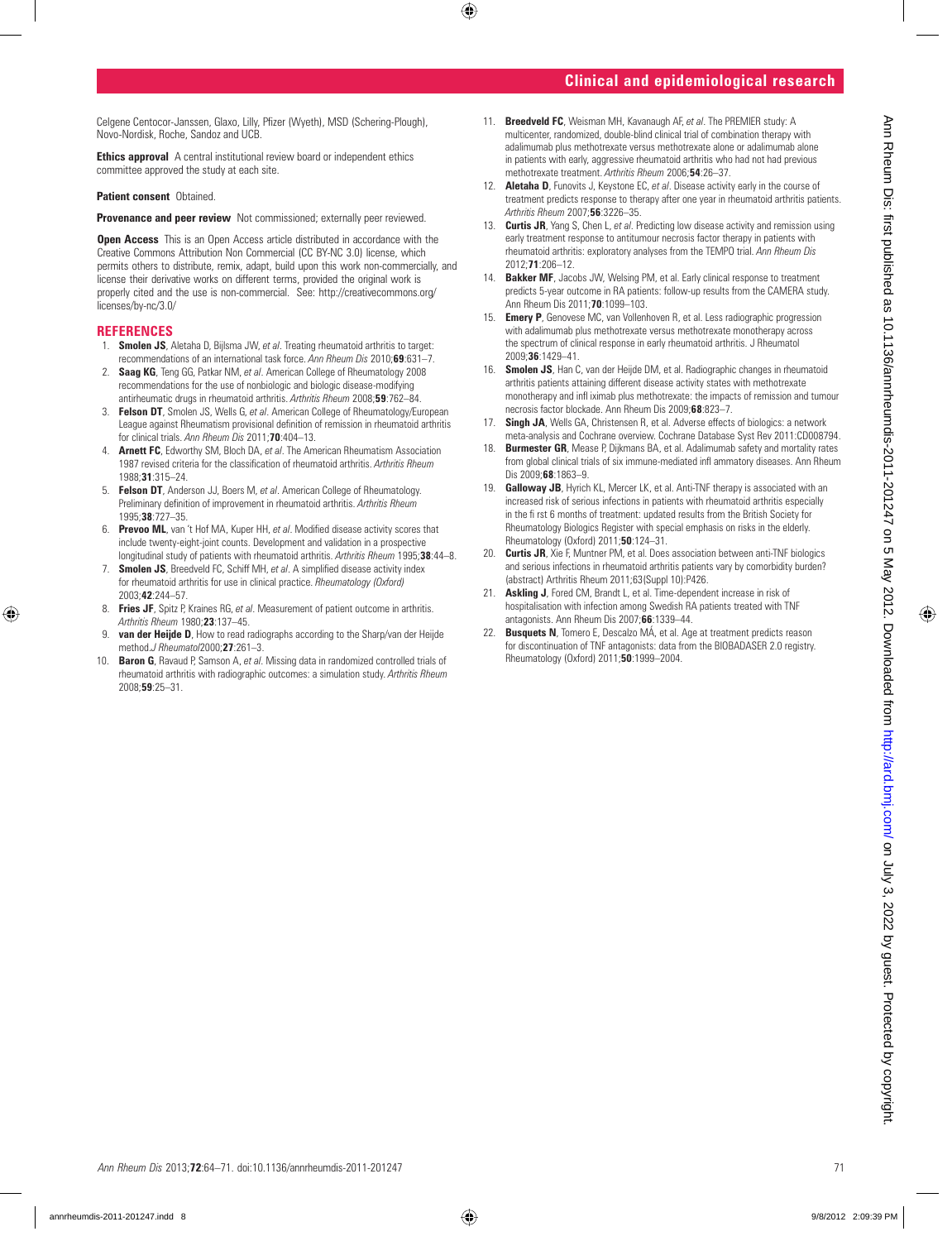Supplemental Figure 1a. ACR20 Response Rates through 26 weeks

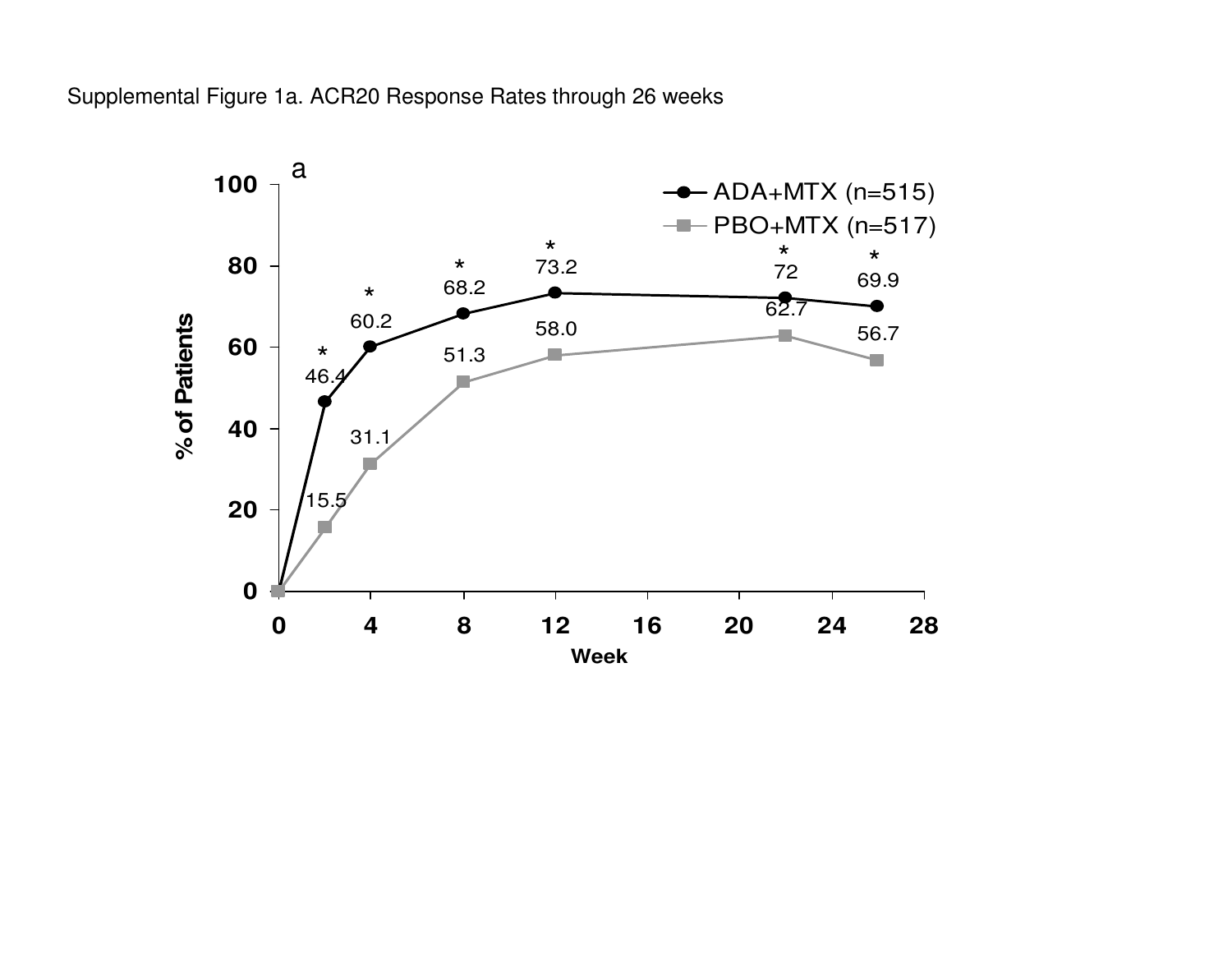Supplemental Figure 1b. ACR50 Response Rates through 26 weeks

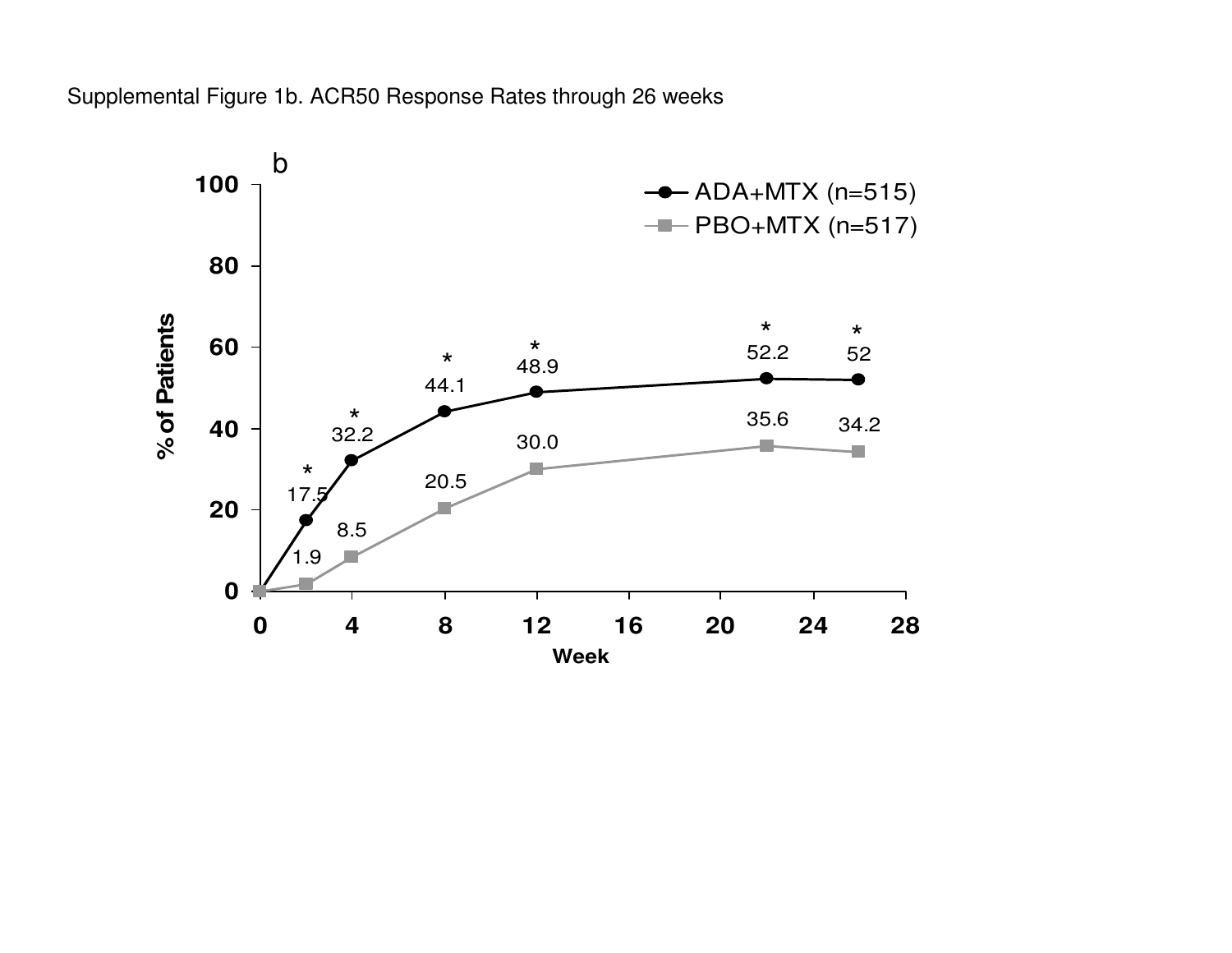Supplemental Figure 1c. ACR70 Response Rates through 26 weeks

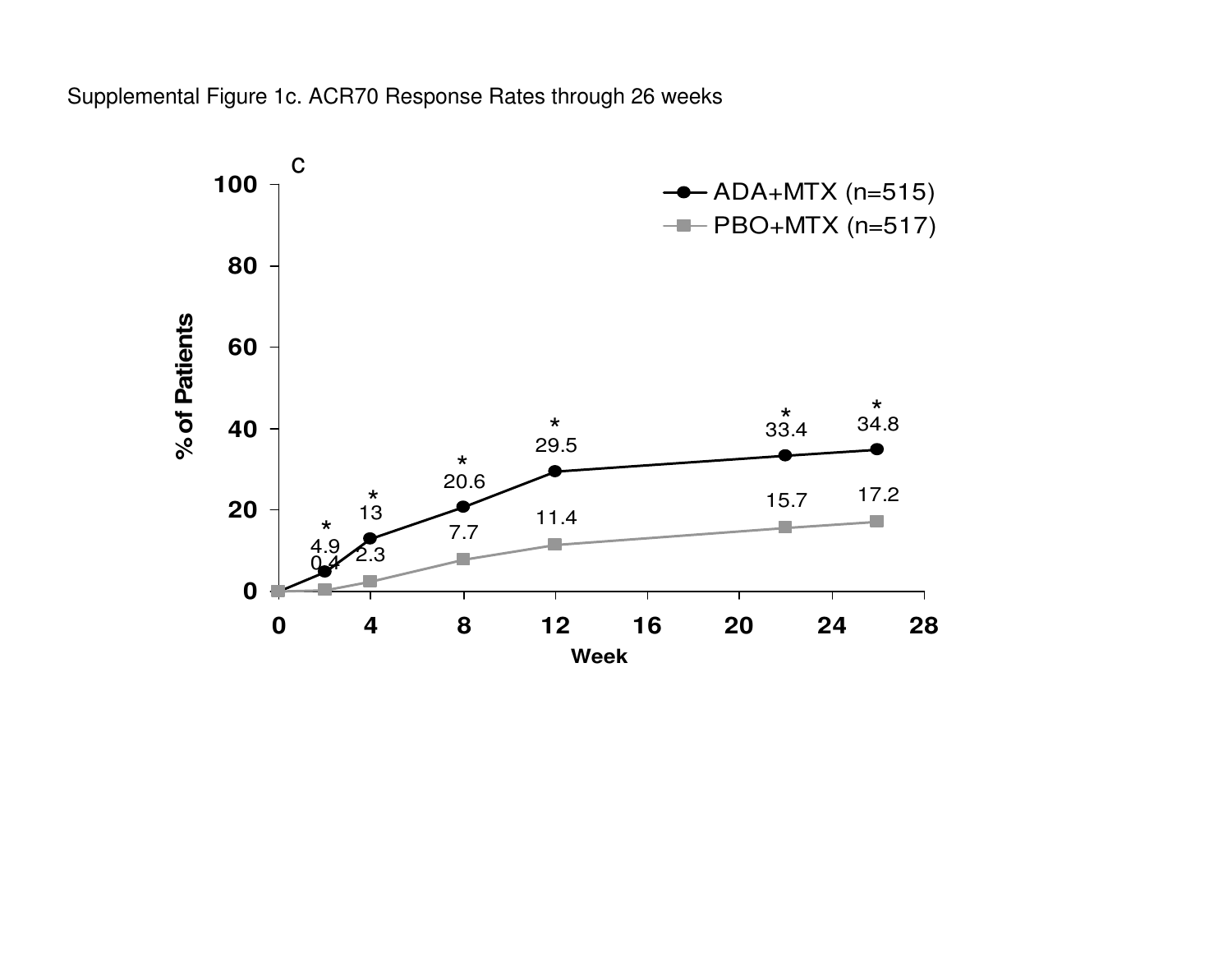# Supplemental Figure 2a. Mean DAS28(CRP) through 26 weeks

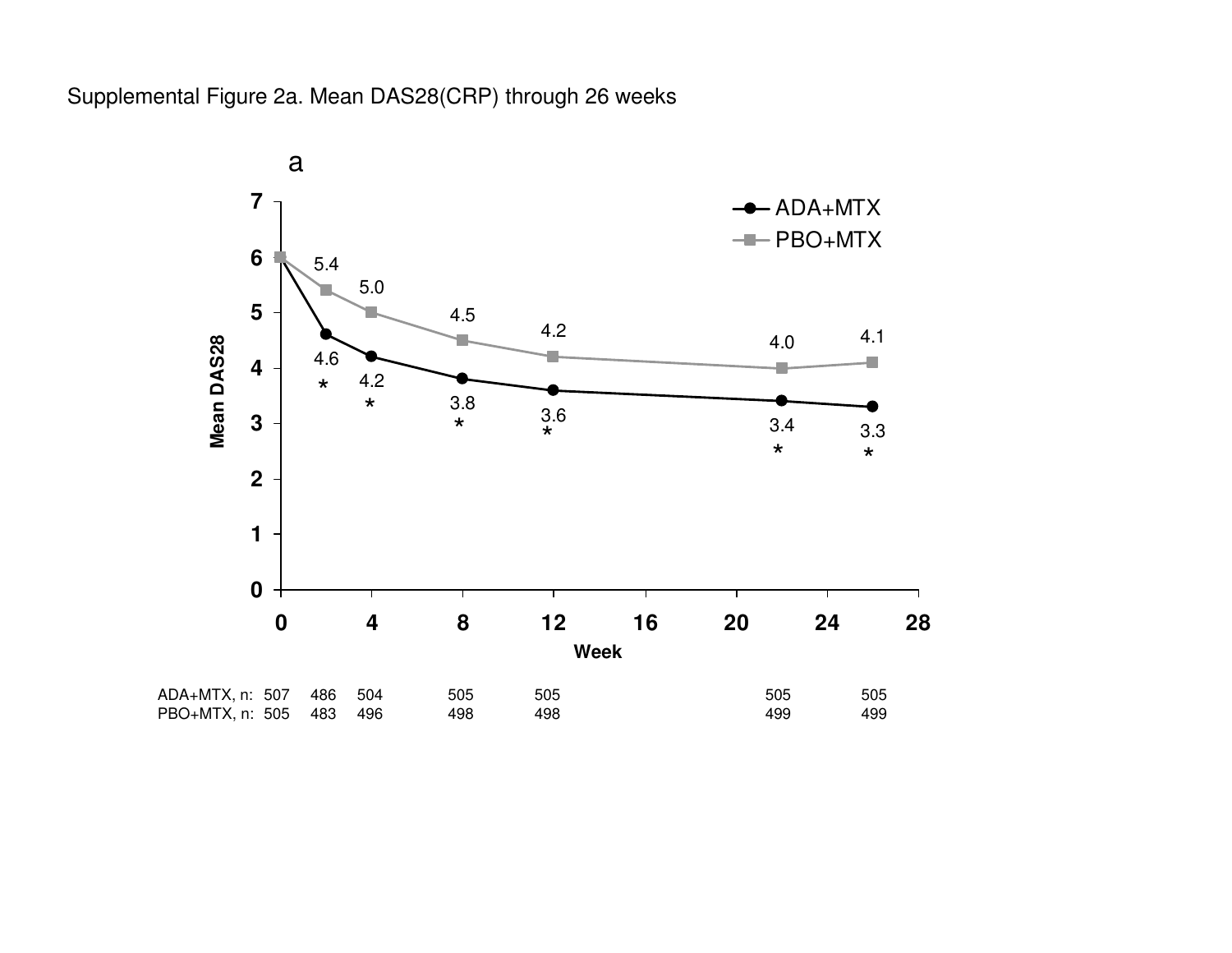# Supplemental Figure 2b. Mean TJC28 through 26 weeks

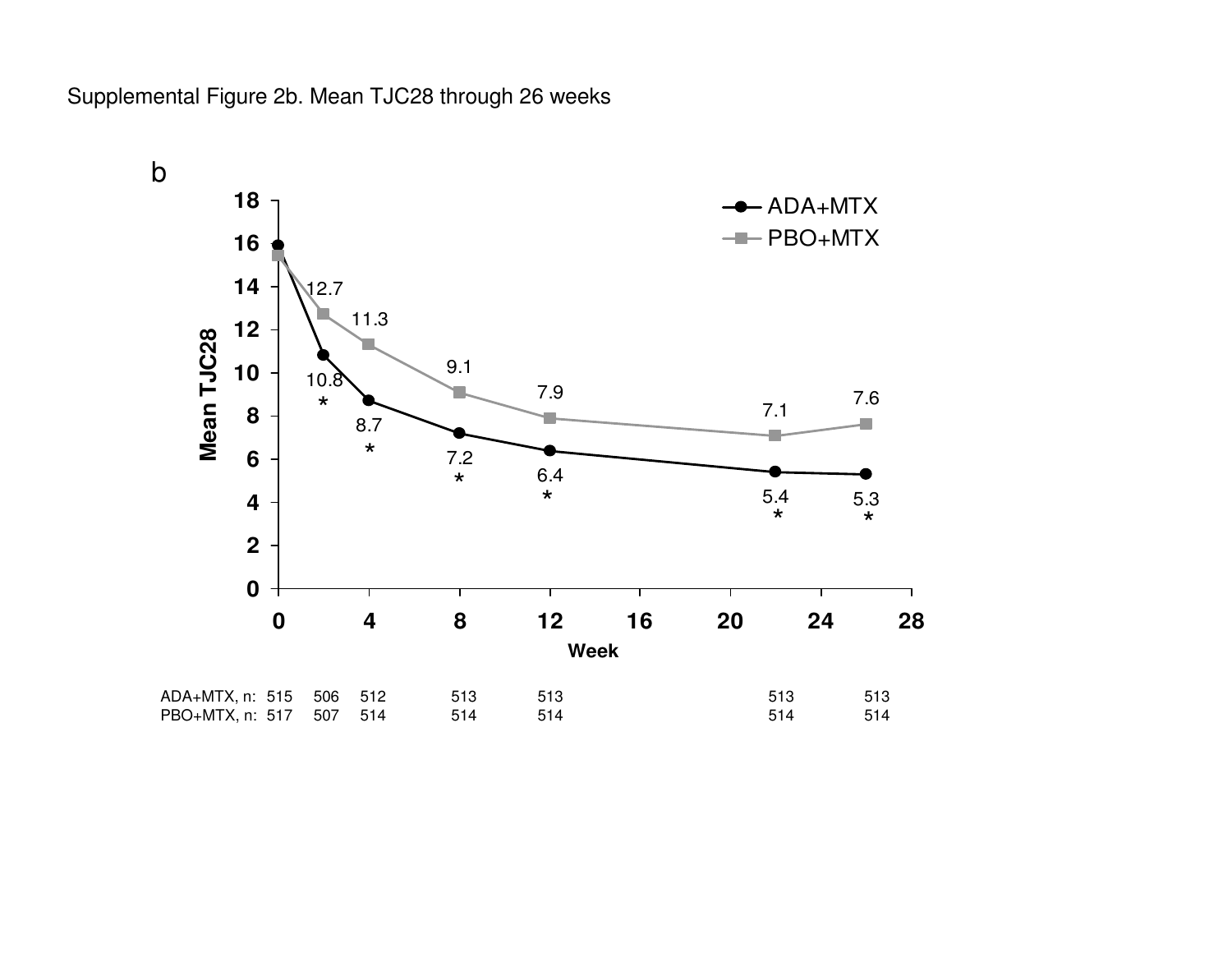# Supplemental Figure 2c. Mean SJC28 through 26 weeks

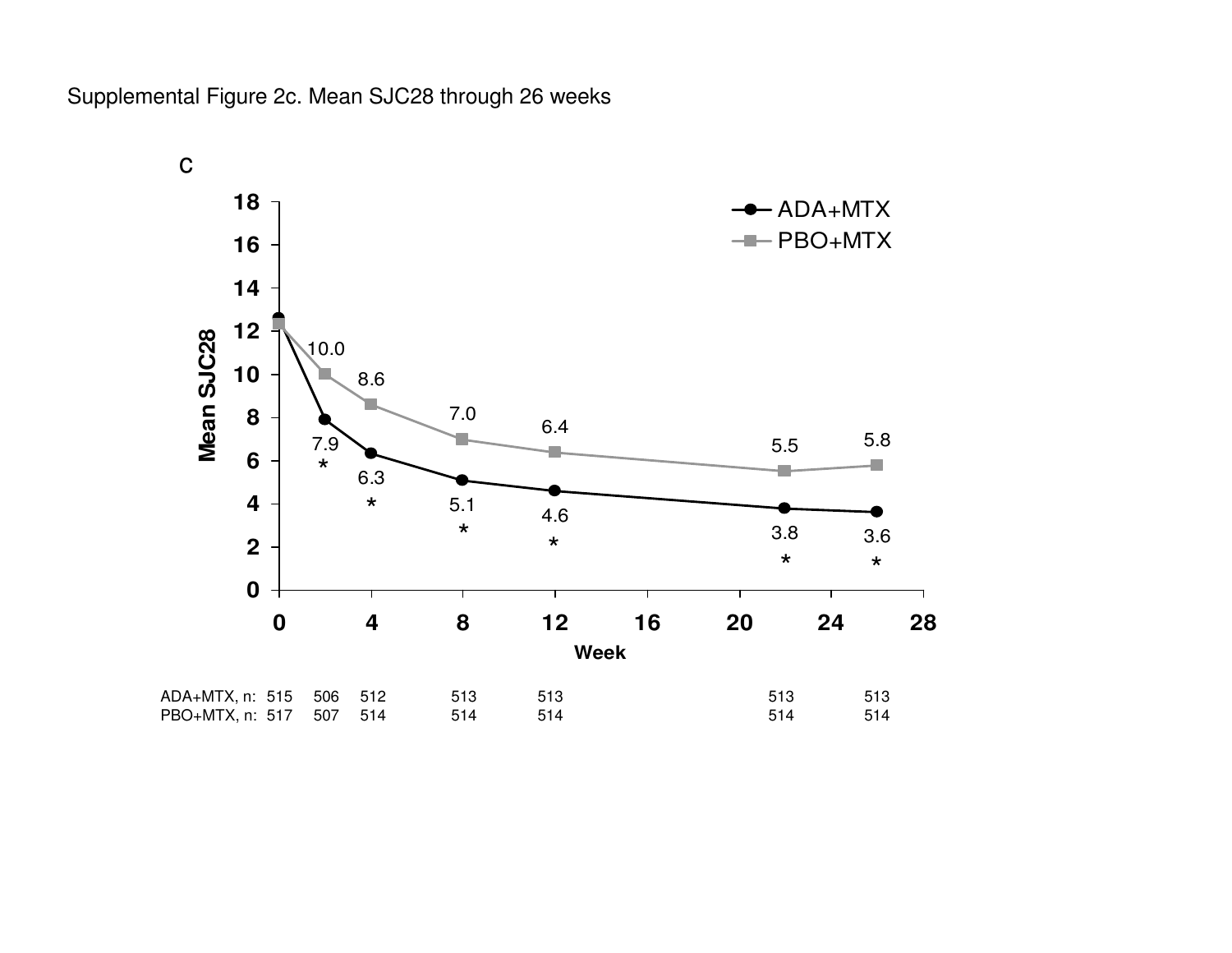# Supplemental Figure 2d. Mean CRP through 26 weeks

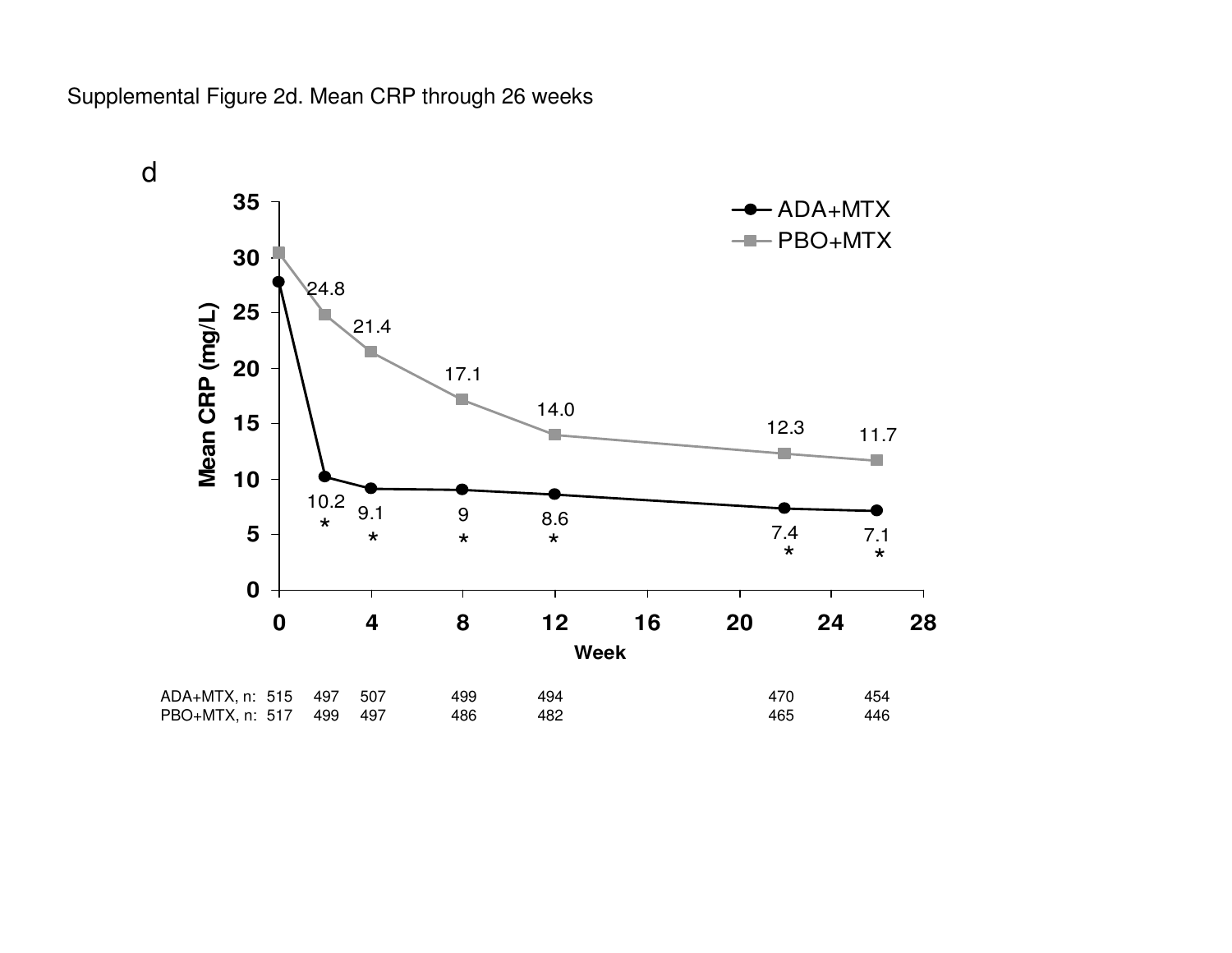Supplemental Figure 2e. Mean Patient's Global Assessment through 26 weeks